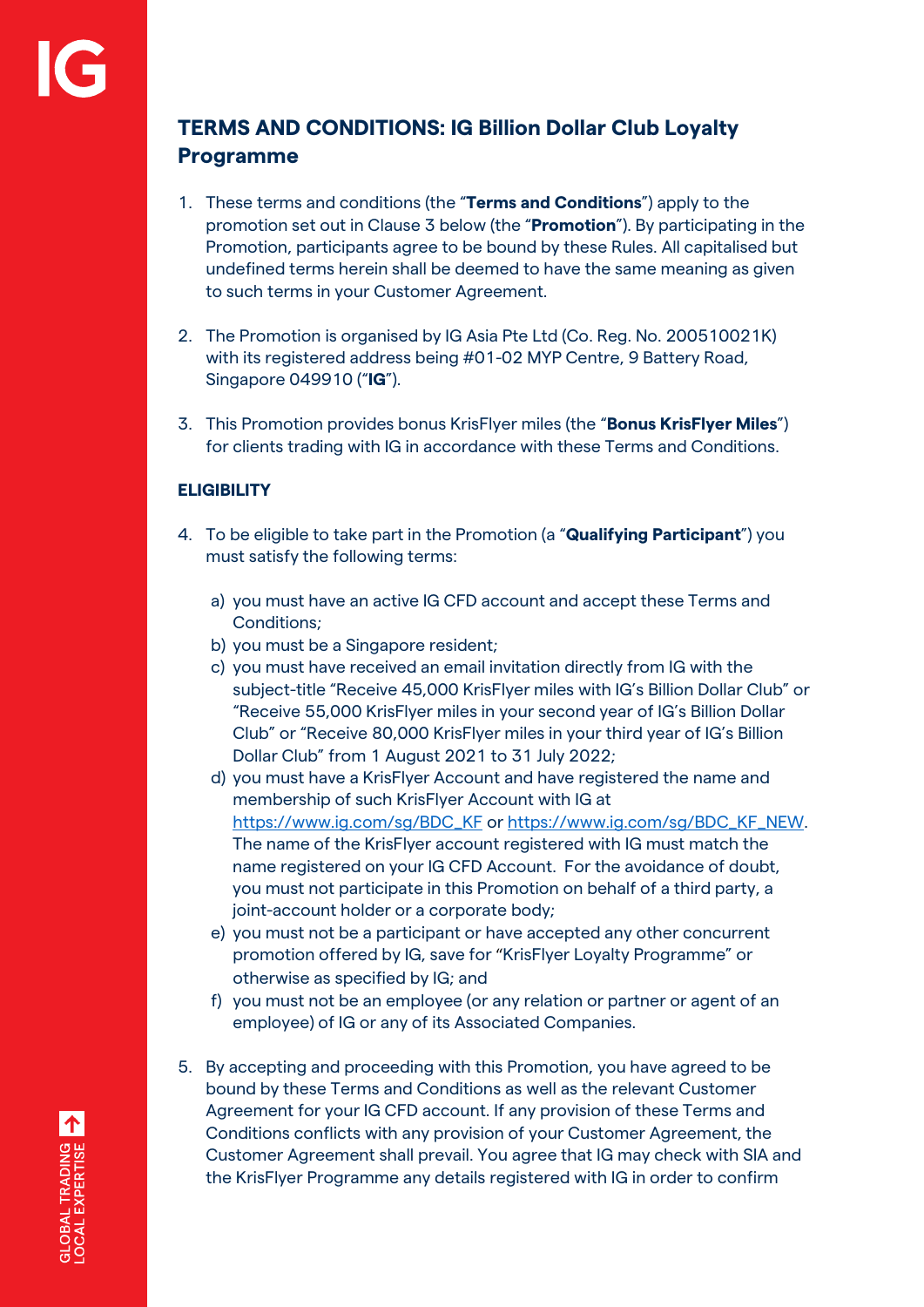your eligibility for this Promotion.

# **PROMOTION DETAILS – IG Billion Dollar Club Loyalty Programme**

- 6. If you are a Qualifying Participant, we will credit the one-time Bonus KrisFlyer miles into your registered KrisFlyer Account ("Bonus KrisFlyer Miles"), subject to the following:
	- a) you must open Transaction(s) with a Contract Value, in aggregate, of an amount equal to or greater than USD1,000,000,000 (One Billion United States Dollars) (the "**Qualifying Contract Value**");
	- b) the Transactions must be opened during the period from (and including) 00:01 SGT, 1 August 2021 and 23:59 SGT, 31 July 2022 (the "**Trading Period**");
	- c) you must be fully authorised to operate your IG CFD account;
	- d) the Transactions must be initiated by you and not by IG acting on your behalf (e.g. system generated trades);
	- e) you must have a KrisFlyer Account and the name of the KrisFlyer Account registered with IG must match the name registered on your IG CFD account. For the avoidance of doubt, you must not participate in this Promotion on behalf of a third party, a joint-account holder or a corporate body;
	- f) you are eligible to receive the number of Bonus KrisFlyer Miles corresponding to the respective number of years you are in the Billion Dollar Club according to the table set out in Clause 7 below;
	- g) you can only claim a one-time reward of either 45,000 or 55,000 or 80,000 Bonus KrisFlyer Miles at the end of the Trading Period depending on the number of years you have been in the Billion Dollar Club. For the avoidance of doubt, if you were in the Billion Dollar Club in the two consequent years (i.e. first year being 1 July 2019 to 31 July 2020 and second year being 1 August 2020 to 31 July 2021), you are eligible to receive 80,000 Bonus KrisFlyer Miles at the end of the Trading Period subject to clause 6(a).
	- h) in the event that you operate more than one IG CFD account, we will combine the Aggregate Contract Value of the Transactions in each IG CFD account to determine if you are eligible to receive the Bonus KrisFlyer Miles. For example, if you are in your third year of the Billion Dollar Club and have two IG CFD accounts and at the end of the Trading Period, the total Aggregate Contract Value of your Transaction(s) is USD500,000,000 for each of your IG CFD accounts, IG will combine the two Aggregate Contract Values resulting in a total amount of USD1,000,000,000 i.e. the Qualifying Contract Value, which makes you eligible to receive a total of 80,000 Bonus KrisFlyer Miles; and
	- i) you must have accepted these Terms and Conditions on IG's website at the time of registration of your KrisFlyer Account with IG in accordance with Clause 4(d)

GLOBAL TRADING A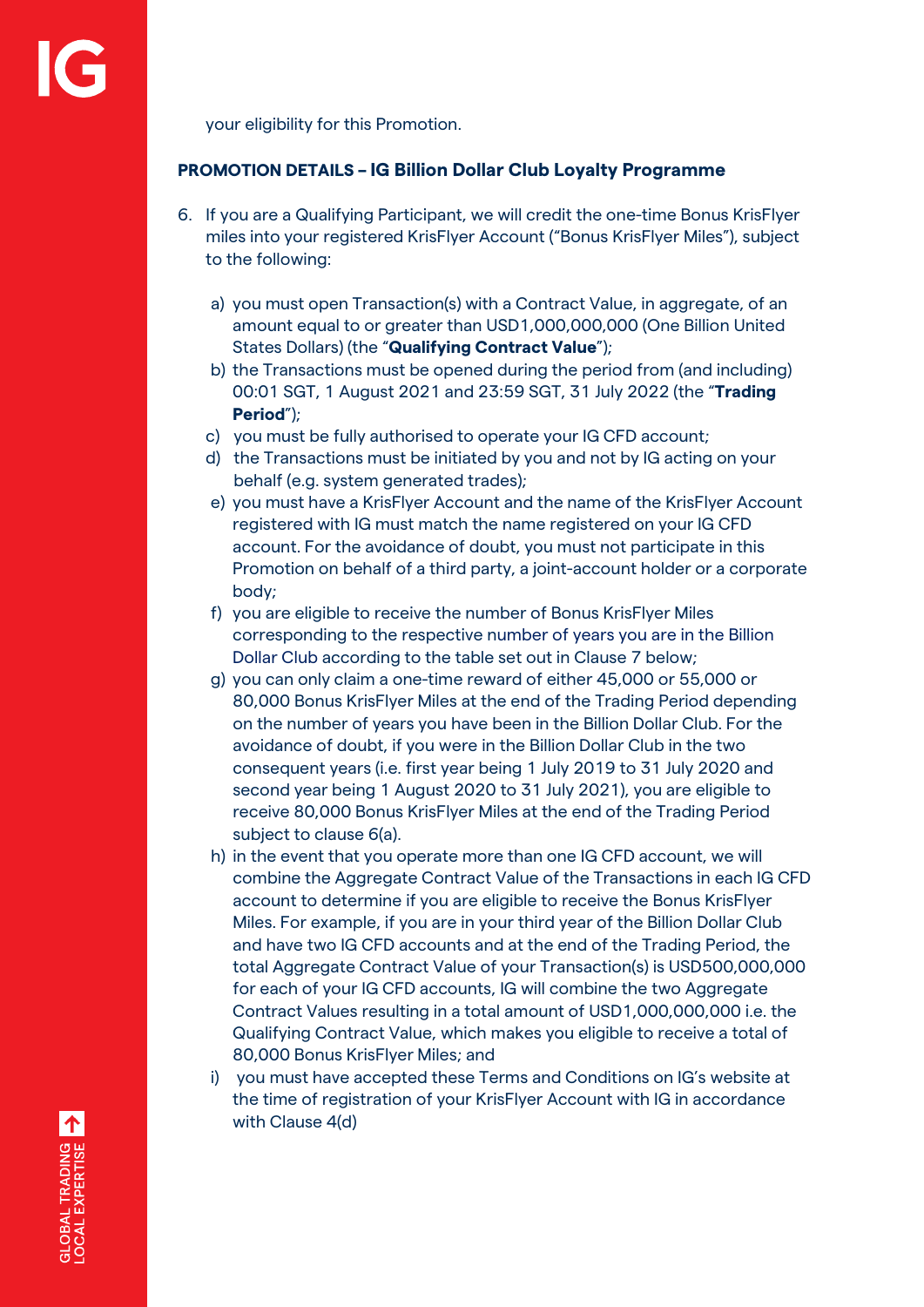# 7. The allocation of the Bonus KrisFlyer Miles for a Qualifying Participant is as follows:

| Number of year(s) in<br>the Billion Dollar Club<br>as of Trading Period | Aggregate Contract Value in Trading<br>period (USD) | <b>Bonus KrisFlyer Miles</b><br>Payable at the end of the<br><b>Trading Period</b> |
|-------------------------------------------------------------------------|-----------------------------------------------------|------------------------------------------------------------------------------------|
| 1 vear                                                                  | ≥\$1,000,000,000                                    | 45,000                                                                             |
| 2 years                                                                 | ≥\$1,000,000,000                                    | 55,000                                                                             |
| 3 years                                                                 | ≥\$1,000,000,000                                    | 80,000                                                                             |

# **OTHER DETAILS**

- 8. We will use reasonable efforts to ensure that Bonus KrisFlyer Miles earned by a Qualifying Participant are credited within 30 working days of the last date of the month within the Trading Period in which the Qualifying Contract Value is met e.g. 31 August 2021, 30 September 2021. KrisFlyer Membership Services is responsible for crediting the Bonus KrisFlyer Miles in accordance with the terms and conditions of the KrisFlyer Programme. Any disputes relating to the crediting of the Bonus KrisFlyer Miles should be directed to KrisFlyer Membership Services directly. Any disputes relating to the eligibility of a trade to earn Bonus KrisFlyer Miles, or the number of Bonus KrisFlyer Miles earned, should be directed to IG.
- 9. Each participant in this Promotion agrees and acknowledges that:
	- a) Membership in the KrisFlyer Programme and the earning and redemption of Bonus KrisFlyer Miles is subject to the terms and conditions of the KrisFlyer Programme. IG will not redeem, transfer, assign or exchange any Bonus KrisFlyer Miles;
	- b) all Bonus KrisFlyer Miles are governed by the terms and conditions of the KrisFlyer Programme
	- c) KrisFlyer Membership Services may vary the terms and conditions of the KrisFlyer Programme or terminate such programme at any time;
	- d) you will be required to pay:
		- 1. any Ticket Taxes, taxes and other airport related charges (including any applicable GST on those taxes and charges) which may be due on the redemption of Bonus KrisFlyer Miles; and

2. any applicable GST on any additional payment required on redeeming the Bonus KrisFlyer Miles;

- e) a participant may receive Bonus KrisFlyer Miles only in a KrisFlyer Account in the participant's name;
- f) the number of Bonus KrisFlyer Miles required to redeem any trips is up to the discretion of the KrisFlyer Programme; and
- g) IG will not be liable to any participant for any awards or benefits (including flights) for which the participant is eligible or actually redeems pursuant to the KrisFlyer Programme. IG will not be liable for any costs, expenses or losses incurred by a participant due to the Promotion as a result of or in

GLOBAL TRADING A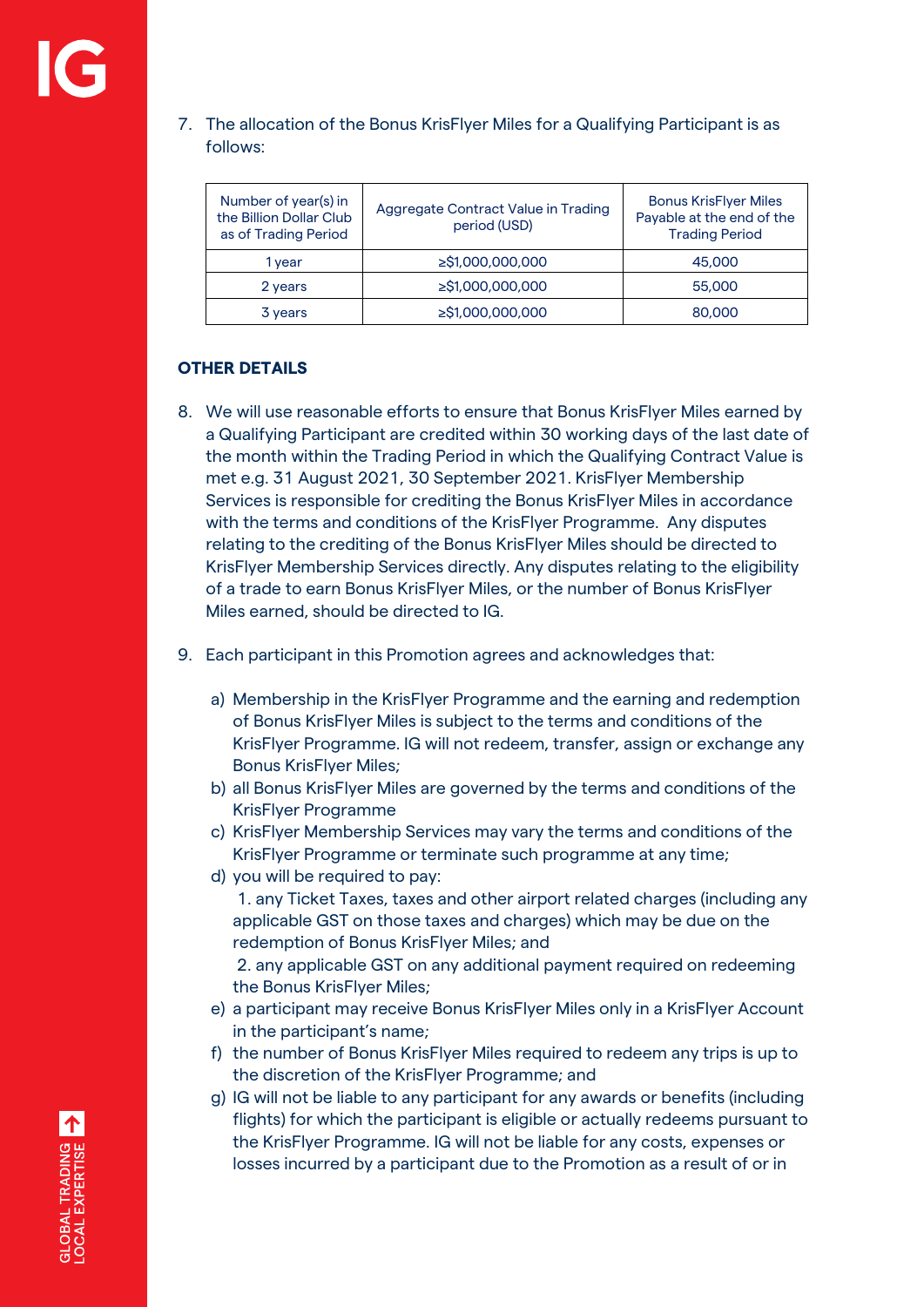connection with their participation in this Promotion or the KrisFlyer Programme.

# **GENERAL**

- 10.Unless otherwise stated in these Terms and Conditions, we are the sole arbiter of the Promotion, these Terms and Conditions and any other issues arising under the Promotion. Exceptions to these Terms and Conditions are at the sole discretion of IG's management, and our decision is final. We reserve the right to alter, amend or terminate the Promotion or any aspect of it (including these Terms and Conditions) at any time and without prior notice.
- 11.Unless otherwise stated in these Terms and Conditions, all dates are determined in accordance with Singapore time.
- 12. Foreign exchange conversions necessary to calculate the requirements in the Table in Clause 7 above will be converted at the spot rate, as determined by IG, at 10 p.m. (United Kingdom time).
- 13. Trades in binaries (or digital 100s), sprints and options are not Transactions that qualify for the purposes of this Promotion.
- 14.We will not be liable for any losses incurred by you as a result of your trading in relation to this Promotion. Trading CFDs is a high-risk activity and such activity may not be suitable for everyone. it is possible to lose more than your initial investment.
- 15.Any dispute or situation not covered by these Terms and Conditions will be resolved by our management in a manner it deems to be fairest to all concerned and that decision shall be final and binding on all parties. We reserve the right to refuse to award Bonus KrisFlyer Miles under the Promotion if we have reasonable belief that the Promotion is being abused in any way.
- 16. This Promotion and any obligations of IG pursuant to it will be revoked or withdrawn from Qualifying Participants who abuse the spirit or intention of it. We reserve the right to cancel or withdraw the Promotion at any time, or not award Bonus KrisFlyer Miles, in case of any suspected abuse of the Promotion. For the avoidance of doubt, "abuse" includes, but is not limited to, the opening of multiple IG accounts to claim multiple awards of Bonus KrisFlyer Miles. Further, where any of these Terms and Conditions are breached or there is any reason to suspect a participant (including a Qualifying Participant) has acted fraudulently or obtained an unfair or unintended advantage pursuant to the Promotion, we reserve the right to stop or withdraw the Promotion.
- 17. If, at any time, all or any part of any provision of these Terms and Conditions are or become illegal, invalid or unenforceable in any respect under the law of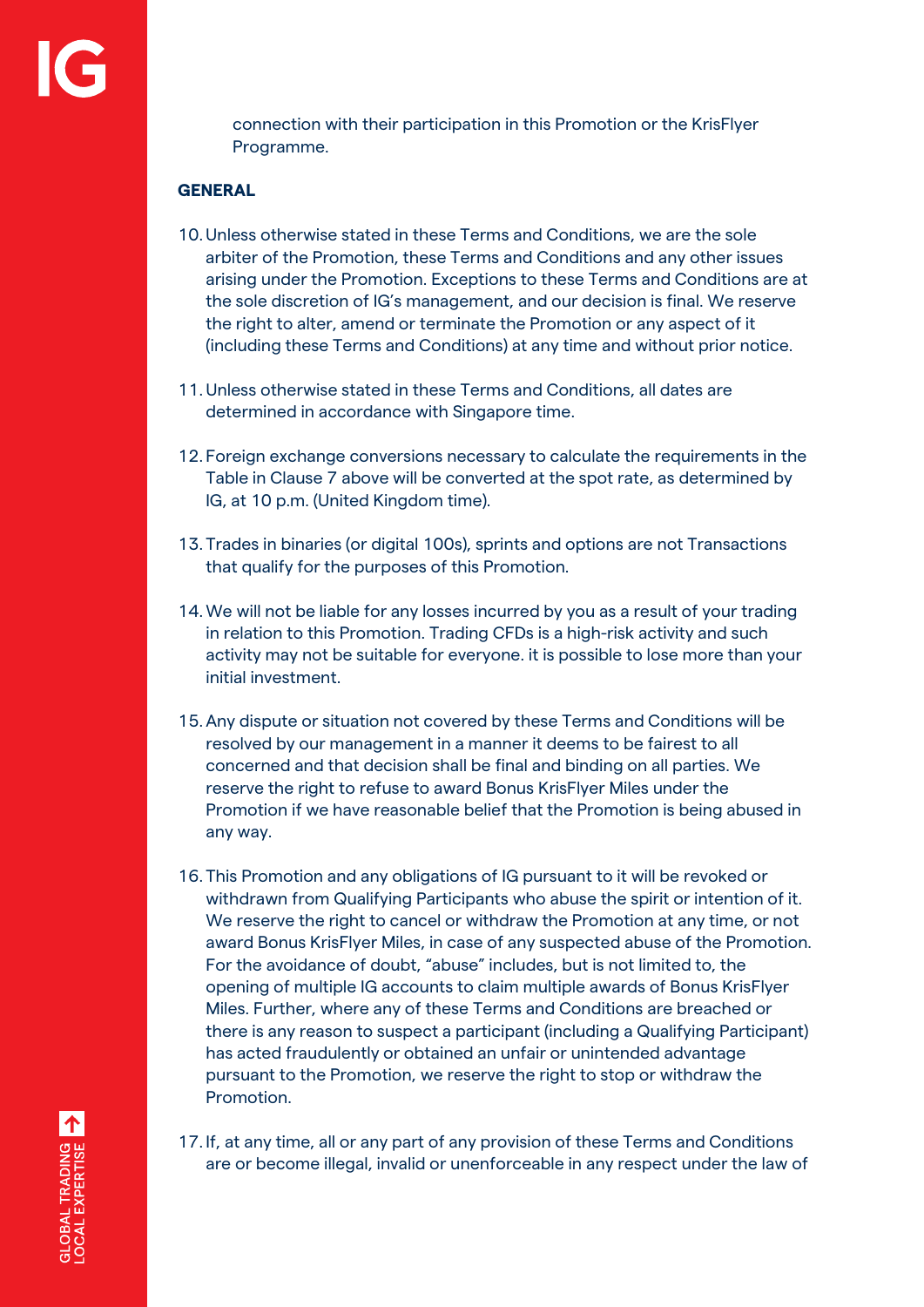any jurisdiction, such provision(s) shall not affect or impair the legality, validity or enforceability in that jurisdiction of the remainder of that provision or all other provisions of these Terms and Conditions or the legality, validity or enforceability under the law of any other jurisdiction of that provision or all other provisions of these Terms and Conditions.

- 18. Each person who participates or attempts to participate in the Promotion agrees that IG may disclose personal information in accordance with IG's Privacy and Access Policy. For the avoidance of doubt, each such person consents to IG exchanging, using and disclosing their personal information (including their name, address, date of birth and KrisFlyer membership number) for the purposes of facilitating their participation or attempted participation in this Promotion.
- 19. These Terms and Conditions shall be governed by and construed in accordance with the laws of Singapore and shall by subject to the jurisdiction of the Singaporean courts.

#### **DEFINITIONS AND INTERPRETATION**

20. In these Terms and Conditions:

"**Customer Agreement**" means the agreement made between IG and you, governing the basis on which IG provides services to you and the dealings between IG and you.

"**Billion Dollar Club**" means the loyalty programme which started on 8 July 2019 and subject to the "Terms and Conditions: IG45 – Billion Dollar Club Promotion".

"**KrisFlyer Account**" means such account individual to each KrisFlyer Member, which is maintained by SIA and which tracks the accrual and redemption of KrisFlyer Miles by the KrisFlyer Member.

"**KrisFlyer Miles**" means the mile(s) awarded to the KrisFlyer Members pursuant to the terms and conditions of the KrisFlyer Programme.

"**KrisFlyer Programme**" means the frequent flyer programme maintained by SIA whereby KrisFlyer Members can accrue KrisFlyer Miles in conjunction with flight and non-flight activities and where, at certain mileage levels, KrisFlyer Members can redeem award tickets, flight upgrades or other benefits, which for the avoidance of doubt, shall mean, at the date hereof, the programme called the KrisFlyer Programme.

"**KrisFlyer Member**" means any person who is recognised by SIA as a member of the KrisFlyer Programme in accordance with the rules of the KrisFlyer Programme from time to time.